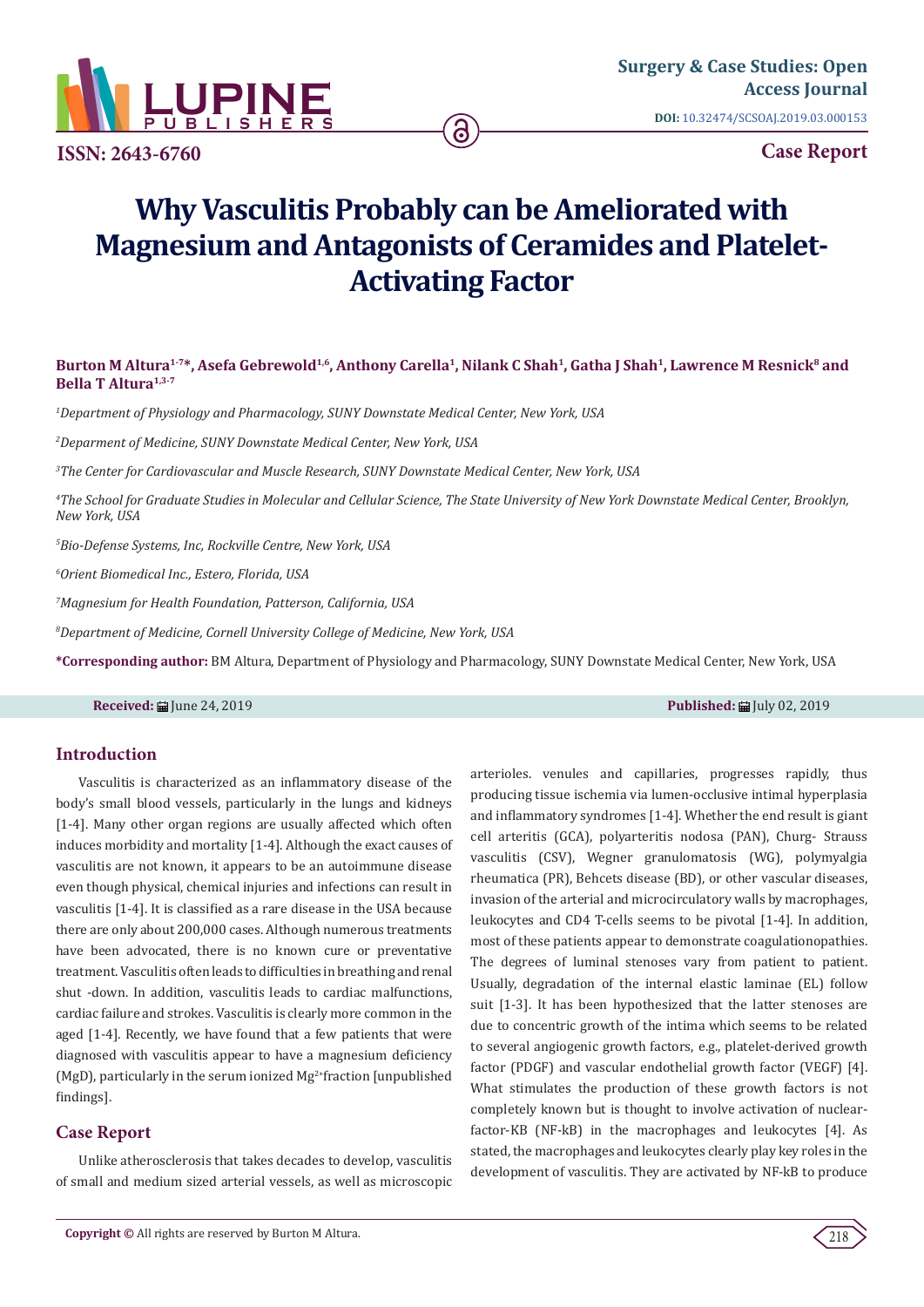a host of cytokines and chemokines which are needed for tissue remodeling and granuloma formation in development of vasculitis [2,4]. What activates the macrophages and leukocytes to induce production of NF-kB is not known.

## **Why Magnesium Deficiency is Most Likely a Key Player in Development of Vasculitis**

While we were routinely investigating the potential role of magnesium deficiency (MgD) in numerous cardiovascular- diseased patients, who presented with coronary arterial diseases, coronary vasospasm, acute myocardial infarctions (AMIs), congestive heart failure , and strokes, we noted that several of these patients had an underlying vasculitis together with significant deficits in serum ionized Mg, but not necessarily total serum Mg levels [5]. More than 50 years ago, two of us found that reduction in the concentration of extracellular free Mg ions ( $Mg^{2+}$ ) resulted in vasospasm of coronary, cerebral, and peripheral arterial vessels; the lower the  $[Mg^{2+}]0$ , the more the intense the arterial vasospasm [6-13]. In addition, our laboratories found that microscopic blood vessels in skeletal, cutaneous, and cerebral vascular beds of intact rats, mice, rabbits, guinea- pigs, dogs, and piglets exhibited similar phenomena as dietary Mg intake was reduced over three to 12weeks [14,15]. Moreover, vascular reactivity to circulating humoral and hormonal vasoconstrictor agents (i.e., angiotensin II, norepinephrine, serotonin, numerous peptide mediators, etc.) was intensified when  $[Mg^{2+}]0$  was reduced; the lower the  $[Mg^{2+}]0$ , the greater the humoral and hormonal-induced vasoconstriction [6-10,13]. It is important to note, here, that these agents are often present at increased, circulating levels in cases of vasculitis. It is now clear that all cases of vasculitis are associated with increased levels of various cytokines and chemokines (e.g., IFN-alpha, IL-1-beta, IL-2, IL-8, IL-10, IL-4, IL-17, TNF-alpha, MCP-1, among others) which are pro-inflammatory in nature [1-4]. We have found that rats placed on MgD diets for 21days generate all of these pro-inflammatory cytokines and chemokines in the blood, cardiac tissues and arterial vessels [16,17]. Other investigators have also reported finding many of these cytokines and chemokines in MgD animals [18]. Furthermore, we have found that. These MgD animals generate growth factors similar to those found in patients presenting with various forms of vasculitis [4,5]. All of these cytokines, chemokines, and growth factors, we found in the MgD animals, were associated with microvascular wall remodeling and pathological alterations in the postcapillary venules, resulting in reduced lumen sizes, increased vascular reactivity, and adherence of leukocytes and macrophages on the endothelial cell walls [19-21], thus, in many respects, similar to what is seen in vasculitis. Last, but not least, we have found that the MgD state that we produced in the rats resulted in activation of NF-kB in cardiac, cerebral, and peripheral vascular smooth muscle cells [16-23]. In view of our findings, we believe, collectively, it is difficult to dismiss the probable role of MgD in the etiology and sustenance of a state of inflammation and vasculitis.

Thus, we recommend that our hypothesis should be tested in two ways [24-26]:

**a)** Use a Mg<sup>2+</sup>-ion selective electrode like those we helped to pioneer [27-31], in order to carefully measure the levels of ionized free Mg; and

**b)** Administer Mg salts, initially, intravenously, then orally, for extended periods of time.

# **Low Mg2+ Induces Leukocyte and Macrophage Sticking, Increased Adhesiveness to Venular Endothelial Walls, and Increased Post-Capillary Permeability in The Microcirculation**

Approximately 40 years ago, Ross et al advanced the hypothesis that atherosclerosis is an inflammatory disease brought about by injury to the endothelial surfaces of the macro- and microcirculations [32]. The hypothesis stated that different forms of injury (e.g., ischemic events) will result in numerous dysfunctions in the homeostatic properties of the endothelium, e.g., increases in adhesiveness of macrophages and leukocytes and/or platelets, alteration in the procoagulant properties, formation/release of cytokines/chemokines and growth factors. Usually, inflammation is defined as a response of microcirculatory blood vessels and the tissues they perfuse to infections and damaged tissues which bring cells and host-defense factors/molecules directly from the circulation to all the diverse sites where they are required in order to eliminate/degrade the offending agents [33]. The mediators of the defense mechanisms include white blood cells, macrophages, phagocytic leukocytes, chemokines, antibodies, and complement proteins [33]. The inflammatory process brings these cells and molecules to the damaged or necrotic tissues. During the normal inflammatory process, macrophages, leukocytes, and monocytes migrate across the venous capillary walls through holes in between the endothelial cells due to increases in permeability and move to the site(s) of injury via chemotaxis. This sequence of events is thought to take place in all types of inflammatory events and in developing vasculitis [34]. The normal mediators for these processes to take place are adhesion molecules, cytokines, and chemokines, all of which we have found in patients with different forms of vasculitis and in MgD [5,23].

## **Probable Contributing Roles of Ceramides and Platelet-Activating Factor as a Consequence of MgD to Etiology of Vasculitis**

In the late 1990's, working with proton-nuclear magnetic resonance spectroscopy (1H-NMRS), and arterial vessels exposed to low Mg<sup>2+</sup> levels, two of us found an increased synthesis of several sphingolipids (namely, ceramides, sphingosine, and sphingosine-1 phosphate) along with an increased formation of platelet-activating factor (PAF) [35,36]. We and others have reported that many of these sphingolipids (particularly ceramides) and PAF promote

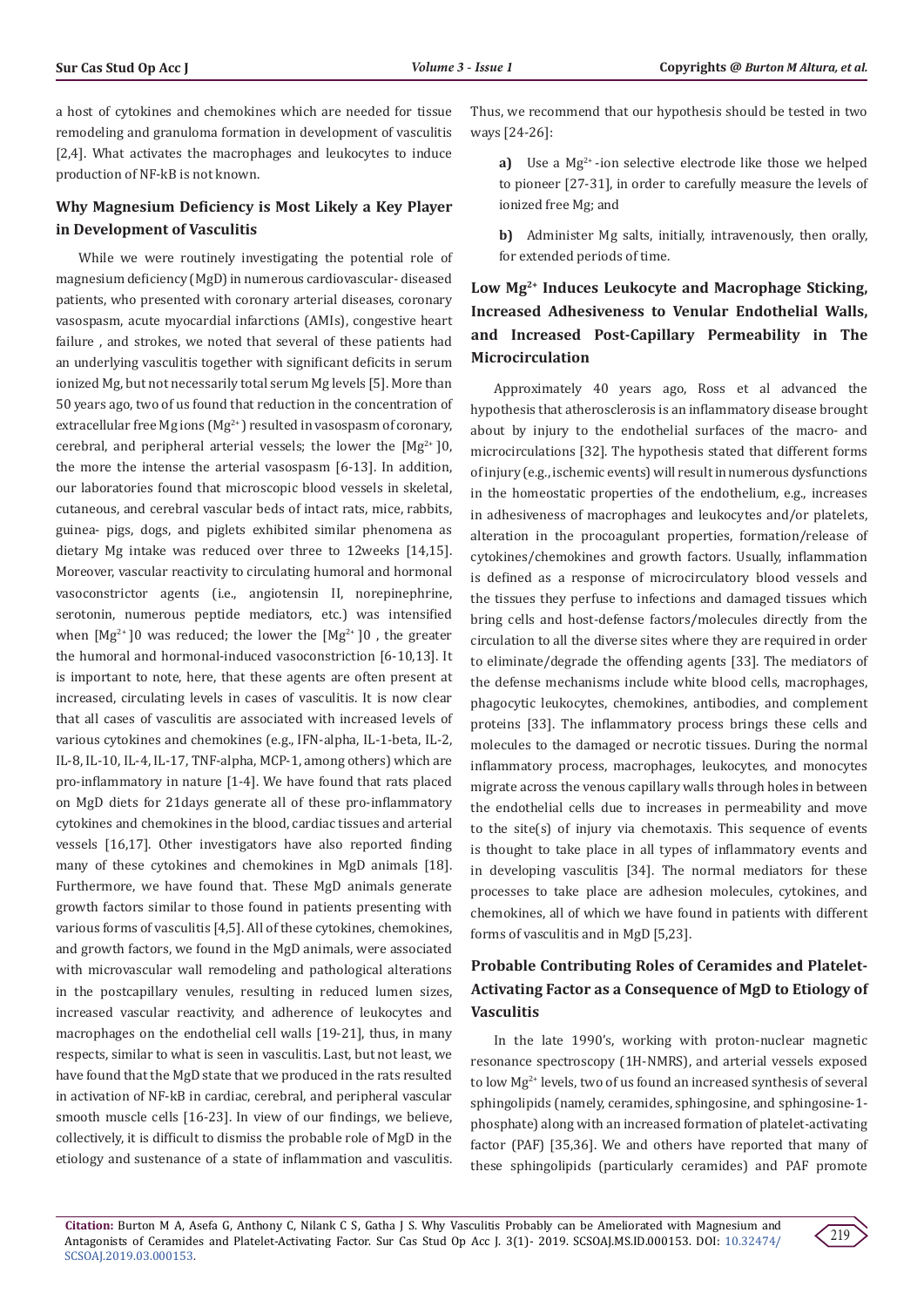vasoconstriction and vasospasm of different types of arterial blood vessels as well as arterioles and muscular venules in the living microcirculation in situ [22-24,26,37-41]. In addition, three of us found that ceramides and PAF cause increases in postcapillary permeability, leukocyte and macrophage adhesion to the endothelial linings of the postcapillary venules, and migration of these latter cell types to the extravascular tissue spaces [41]. What we found, of particular interest, is that vascular smooth muscle cells (of different types), when exposed, in primary cell culture, to low Mg2+ caused a synthesis of both ceramides and PAF, which could be selectively inhibited using specific antagonists of ceramides and PAF [42]. More than 30 years ago, Cunningham and colleagues reported that sera from rheumatoid vasculitis patients contained platelet-releasing activity [43]. Two years later, Warren and his colleagues, using a rat model of immune complex vasculitis, found that a receptor blocker of PAF inhibited an Arthus reaction [44]. Sera taken from patients in our hospitals which had an underling vasculitis (of diverse origins), and lowered serum ionized Mg, demonstrated increased levels of both ceramides and PAF [5]. We do not believe these findings are merely coincidental. It is our contention that low Mg coupled to increased cellular and serum levels of ceramides and PAF are causal agents in many types of vasculitis.

### **Conclusion**

Although the exact cause(s) of vasculitis is not known, Mg depletion appears to be a presence in different types of vasculitis. When several of our cardiovascular- diseased patients were admitted to our hospitals, a number of them exhibited an underlying vasculitis coupled with an ionized Mg deficiency along with elevated serum levels of ceramides and PAF. Mg-deficient animals, in our labs, exhibited elevated serum and tissue levels of ceramides and PAF which could be reduced/inhibited with specific antagonists of ceramide and PAF synthesis. Elevated dietary levels of Mg also reduced the synthesis of both ceramides and PAF, at least in experimental animals. Experimental animals fed Mg deficient diets exhibited, in-vivo, inflammatory alterations in the microcirculation similar to those patients presenting with different forms of vasculitis (e.g., elevated cytokines, elevated chemokines, elevated adhesion molecules, elevated tissue levels of NF-kB, along with other substances). In view of these new findings from our laboratories, it is our belief that patients exhibiting vasculitis should be treated with oral Mg supplements along with inhibitors of ceramide and PAF synthesis in order to determine if our hypothesis is valid.

## **Acknowledgement**

Much of our original investigations were supported, in part, by research grants from The National Heart, Lung and Blood Institute, The National Mental Health Institute, The National Institute on Drug Abuse, and The National Institute on Alcoholism and Alcohol Abuse along with unrestricted research grants from several pharmaceutical companies. Some of our studies were initiated while two of us (BMA and BTA) were on the faculty of The Albert Einstein College of Medicine. While our original studies were underway, two of our colleagues passed away, namely Professor Lawrence M. Resnick and Anthony Carella. Both of these outstanding scientists will be sorely missed.

## **References**

- 1. [Amezcua Guerra LM \(2011\) Advances in the Etiology, Pathogenesis and](https://www.intechopen.com/books/advances-in-the-etiology-pathogenesis-and-pathology-of-vasculitis) [Pathology of Vasculitis. In Tech, Croatia.](https://www.intechopen.com/books/advances-in-the-etiology-pathogenesis-and-pathology-of-vasculitis)
- 2. Kumar V, Abbas AK, Aster JC (2015) Blood Vessels In: Robbins and Cotran Pathologic Basis of Disease, 9<sup>th</sup> Edn. Elsevier Saunders, New York, pp. 505-513.
- 3. [Sharma A \(2015\) ed Textbook of Systemic Vasculitis. Jaypee The Health](https://www.jaypeebrothers.com/pgDetails.aspx?book_id=9789351526520) [Science Publisher, New Delhi, India.](https://www.jaypeebrothers.com/pgDetails.aspx?book_id=9789351526520)
- 4. [Djordjevic VB, Cosic V, Zvezdanovic-Celebic L, Djordjevic VV, Vlahovic](https://www.intechopen.com/books/advances-in-the-etiology-pathogenesis-and-pathology-of-vasculitis/endothelial-cells-and-vasculitis) [P \(2011\) Endothelial cells and vasculitis. In: Advances in the Etiology,](https://www.intechopen.com/books/advances-in-the-etiology-pathogenesis-and-pathology-of-vasculitis/endothelial-cells-and-vasculitis) [Pathogenesis and Pathology of Vasculitis. In Tech, Craotia, pp. 153-178.](https://www.intechopen.com/books/advances-in-the-etiology-pathogenesis-and-pathology-of-vasculitis/endothelial-cells-and-vasculitis)
- 5. Altura BM, Resnick LM, Carella A, Altura BT (2019) Ionized hypomagnesemia in patients with diverse forms of vasculitis. Submitted.
- 6. [Altura BM, Altura BT \(1971\) Influence of magnesium on drug-induced](https://www.ncbi.nlm.nih.gov/pubmed/4323905) [contractions and ion content in rabbit aorta. Am J Physiol 220: 938-944.](https://www.ncbi.nlm.nih.gov/pubmed/4323905)
- 7. [Altura BM, Altura BT \(1974\) Magnesium and contraction of arterial](https://www.ncbi.nlm.nih.gov/pubmed/4363012) [smooth muscle. Microvasc Res 7: 145-155.](https://www.ncbi.nlm.nih.gov/pubmed/4363012)
- 8. [Altura BM, Altura BT \(1978\) Magnesium and vascular tone and reactivity.](https://www.ncbi.nlm.nih.gov/pubmed/630136) [Blood Vessels 15: 5-16.](https://www.ncbi.nlm.nih.gov/pubmed/630136)
- 9. [Altura BM \(1979\) Sudden-death ischemic heart disease and dietary](https://www.ncbi.nlm.nih.gov/pubmed/390330) [magnesium intake: Is the target coronary vascular smooth muscle? Med](https://www.ncbi.nlm.nih.gov/pubmed/390330) [Hypoth 5: 843-849.](https://www.ncbi.nlm.nih.gov/pubmed/390330)
- 10. [Turlapaty PDMV, Altura BM \(1980\) Magnesium deficiency produces](https://www.ncbi.nlm.nih.gov/pubmed/7361117) [spasms of coronary arteries: Relationship to etiology of sudden death](https://www.ncbi.nlm.nih.gov/pubmed/7361117) [ischemic heart disease. Science 208: 198-200.](https://www.ncbi.nlm.nih.gov/pubmed/7361117)
- 11. [Altura BT, Altura BM \(1980\) Withdrawal of magnesium causes](https://www.ncbi.nlm.nih.gov/pubmed/7443079) [vasospasm while elevated magnesium produces relaxation of tone in](https://www.ncbi.nlm.nih.gov/pubmed/7443079) [cerebral arteries. Neurosci Lett 20: 323-327.](https://www.ncbi.nlm.nih.gov/pubmed/7443079)
- 12. [Altura BM, Altura BT \(1981\) Magnesium ions and contraction of vascular](https://www.ncbi.nlm.nih.gov/pubmed/6116625) [smooth muscles: Relationship to some vascular diseases. Federation](https://www.ncbi.nlm.nih.gov/pubmed/6116625) [Proc 40: 2672-2679.](https://www.ncbi.nlm.nih.gov/pubmed/6116625)
- 13. [Turlapaty PDMV, Weiner R, Altura BM \(1981\) Interactions of magnesium](https://www.ncbi.nlm.nih.gov/pubmed/7297597) [and verapamil on tone and contractility of vascular smooth muscle. Eur](https://www.ncbi.nlm.nih.gov/pubmed/7297597) [J Pharmacol 74: 263-272.](https://www.ncbi.nlm.nih.gov/pubmed/7297597)
- 14. [Altura BM, Altura BT, Gebrewold A, Ising H, Gunther T \(1984\) Magnesium](https://www.ncbi.nlm.nih.gov/pubmed/6701524) [deficiency and hypertension: Correlation between magnesium-deficient](https://www.ncbi.nlm.nih.gov/pubmed/6701524) [diets and microcirculatory changes in situ. Science 223: 1315-1317.](https://www.ncbi.nlm.nih.gov/pubmed/6701524)
- 15. [Altura BM, Altura BT, Gebrewold A, Gunther T, Ising H \(1992\) Noise](https://www.ncbi.nlm.nih.gov/pubmed/1537714)[induced hypertension and magnesium: relationship to microcirculation](https://www.ncbi.nlm.nih.gov/pubmed/1537714) [and Ca. J Appl Physiol 72: 194-202.](https://www.ncbi.nlm.nih.gov/pubmed/1537714)
- 16. [Altura BM, Shah NC, Shah GJ, Zhang A, Li W, et al. \(2012\) Short-term](https://www.ncbi.nlm.nih.gov/pubmed/21984552) [magnesium deficiency upregulates ceramide synthase in cardiovascular](https://www.ncbi.nlm.nih.gov/pubmed/21984552) tissues and cells: crosstalk among cytokines,  $Mg^{2+}$ , NF-kB and de novo [ceramide. Am J Physiol Heart Circ Physiol 302: H319-H332.](https://www.ncbi.nlm.nih.gov/pubmed/21984552)
- 17. [Altura BM, Shah NC, Shah GJ, Zhang A, Li W, et al. \(2014\) Short-term](https://www.ncbi.nlm.nih.gov/pubmed/24482684) [Mg deficiency upregulates protein kinase C isoforms in cardiovascular](https://www.ncbi.nlm.nih.gov/pubmed/24482684) [tissues and cells: relation to NF-kB, cytokines, ceramide salvage](https://www.ncbi.nlm.nih.gov/pubmed/24482684) [sphingolipid pathway and PKC-zeta: hypothesis and review. Int J Clin](https://www.ncbi.nlm.nih.gov/pubmed/24482684) [Exp Med 6: 1-21.](https://www.ncbi.nlm.nih.gov/pubmed/24482684)
- 18. [Weglicki WB \(2012\) Hypomagnesemia and inflammation. Annu Rev](https://www.ncbi.nlm.nih.gov/pubmed/22404119) [Nutr 32: 55-71.](https://www.ncbi.nlm.nih.gov/pubmed/22404119)

**Citation:** Burton M A, Asefa G, Anthony C, Nilank C S, Gatha J S. Why Vasculitis Probably can be Ameliorated with Magnesium and Antagonists of Ceramides and Platelet-Activating Factor. Sur Cas Stud Op Acc J. 3(1)- 2019. SCSOAJ.MS.ID.000153. DOI: [10.32474/](http://dx.doi.org/10.32474/SCSOAJ.2019.03.000153) [SCSOAJ.2019.03.000153](http://dx.doi.org/10.32474/SCSOAJ.2019.03.000153).